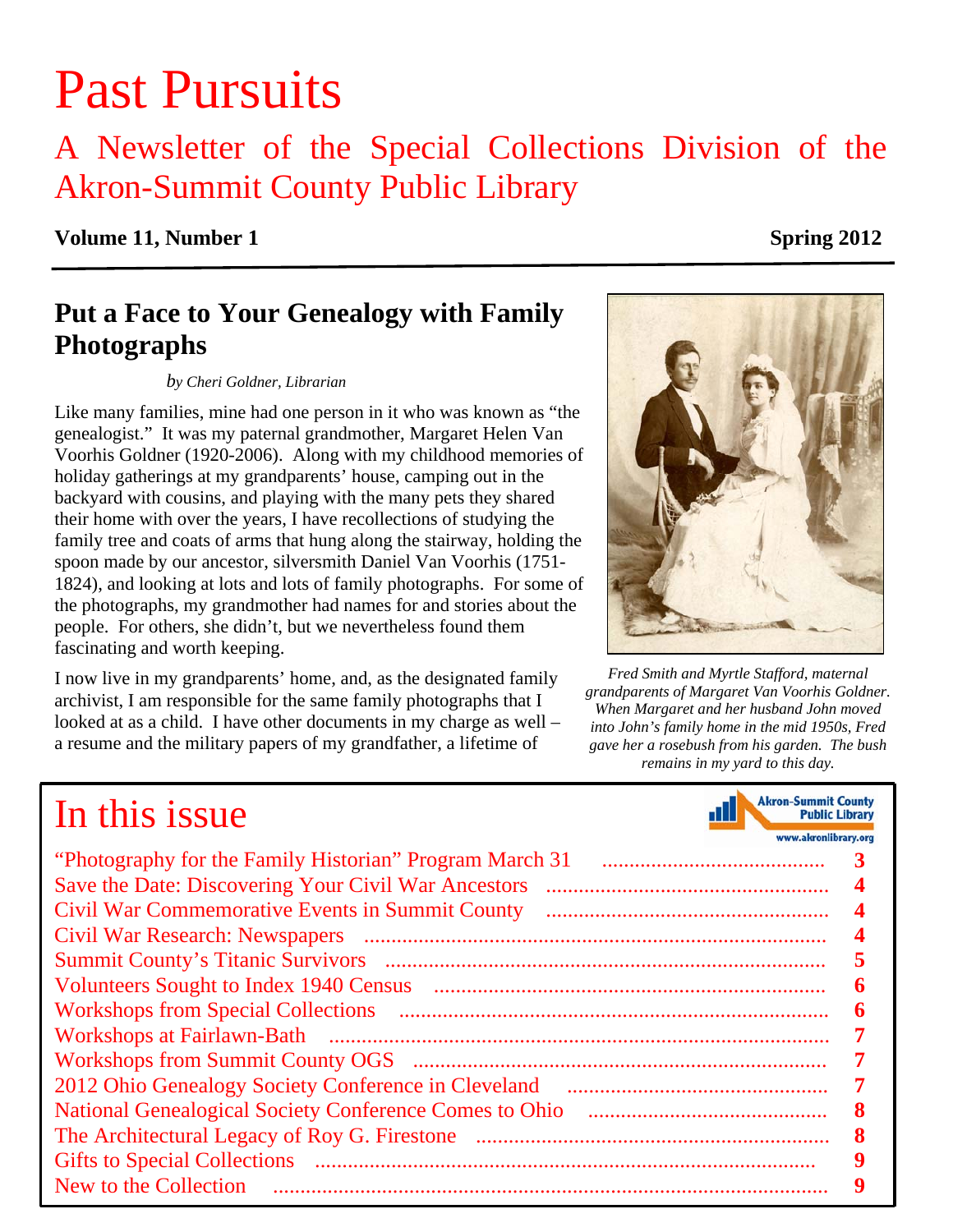of poetry and nearly 40 years' worth of journals written by my grandmother, and a wedding certificate for my grandfather's parents, to name a few. Each of these is meaningful to me not only because they document events that took place in my family's history, but also because I have faces to associate with those names. In some cases, I knew those faces personally. In others, I know them only because my grandmother thought to keep, label, and preserve photographs of them.



*Margaret Van Voorhis and her younger brothers, William S. and Frederick W., during an August 1939 family trip to Seneca Lake, NY. William died in a car accident the following year, and the photographs from this trip are among the last we have of him.* 

As is the case with most genealogical research, the place to start looking for family photographs is with your family. If you already know who "the genealogist" in the family is, by all means, get in touch with that person now and see what photographs or documents he or she has. If possible, video record your meeting so that you can show the images you're looking at while you discuss them. You'll not only have a detailed record of your conversation afterward, you'll be able to sit back and enjoy it while it's taking place rather than trying to get everything down in your notes. If you don't already know who the genealogist is, ask around in the family. You might find that it's someone you know quite well who just doesn't talk about the family history, assuming no

one else is interested, or you might discover that it's someone across the globe. No matter where the person is, chances are you can get in touch with him or her using the Internet and social networking sites.

After you've checked with family members, check with public repositories like libraries, archives and historical societies in the area(s) where your family lived, worked, or attended school. Keep in mind that the collections held within such facilities are often limited to items donated by individuals or organizations within the community. They won't have photographs of everyone in the community, but they're certainly worth a try.

To conduct a thorough search of the collections held by these repositories, you may need to consult a number of finding aids or indexes to the collections, and these are likely to have limitations as well. You can improve your chances of success by coming up with a list of key facts about each family member before you begin searching. Your grandmother's street address, the high school or college where she studied, the church she attended, where she worked, and the names of clubs or organizations she belonged to could all be used to identify sources that might include an image of her. If the repository has an online or an in-house database, your list of facts becomes a list of terms you can use to search it.

For example, you won't find anything searching for the name Margaret Winemiller in either our Local History Database or in our online scrapbook, www.SummitMemory.org, but if you know that she was active in the Krumroy Senior Citizens Center, you could search for that. The Local History Database shows that we not only have a collection from that organization but also that it "consists primarily of photographs of individual members and events." The online finding aid for the collection specifies two photographs in which Margaret appeared and indicates that there's another box of photographs organized by members' names that you could check. You could have also found this collection by searching for either Margaret's name or the name of the organization using the "Search our Site" box in the upper right corner of our blog at http://sc.akronlibrary.org/. Because public repositories often have a variety of finding aids and

*Past Pursuits* 2

Spring 2012

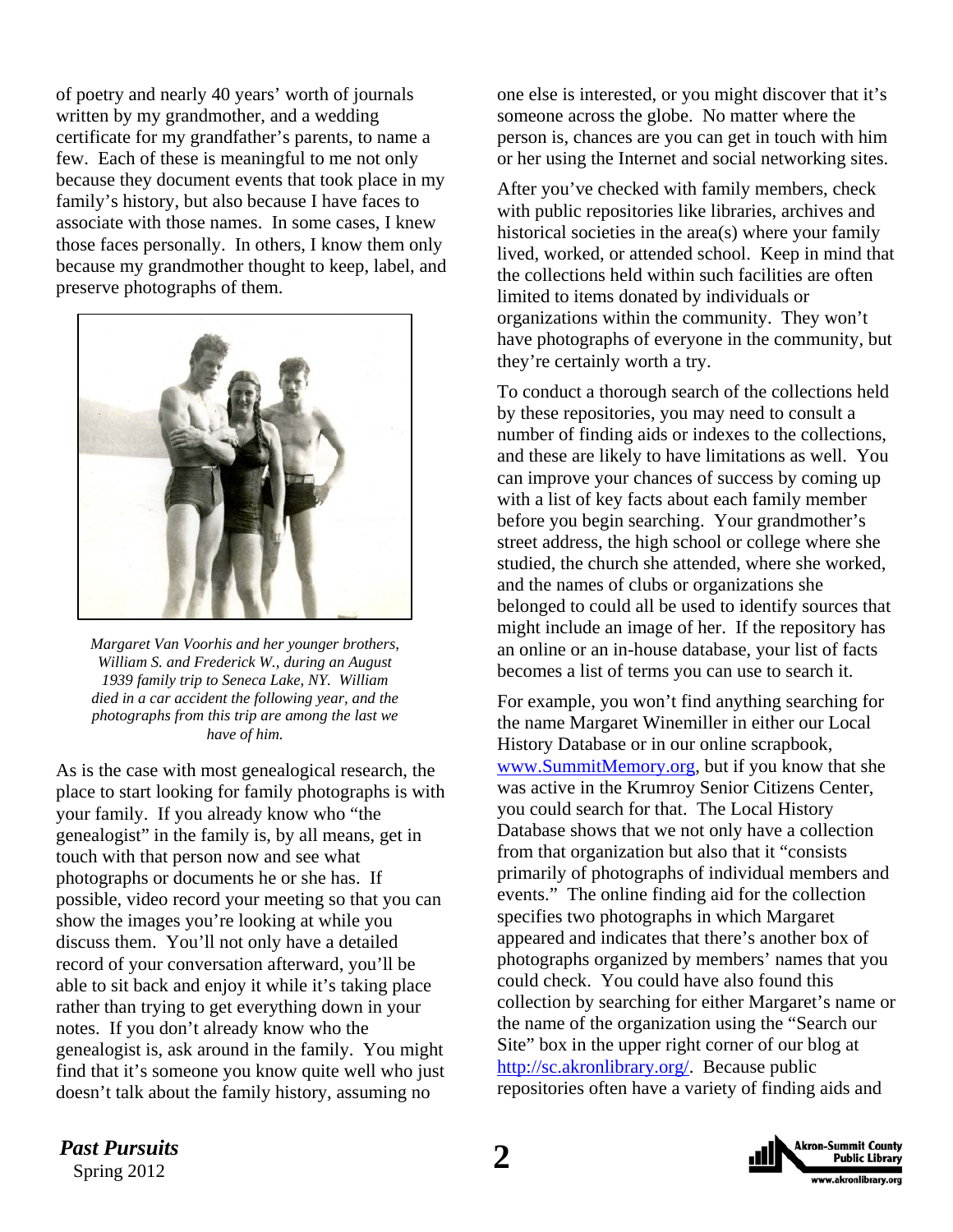<span id="page-2-0"></span>search tools to check and the staff and volunteers who work there may be aware of additional sources that would be of use to you, it's a good idea to talk with them about what you are looking for and where you've already looked for it.

Public repositories like libraries and archives aren't the only places to check for photographs. If the school your ancestor attended is still in operation, it may have a collection of yearbooks on site that you could browse. If your family member was active in a church or club, contact the organization. They often keep scrapbooks and photo albums documenting their activities and members. Sometimes these materials end up in a public repository, but sometimes they're kept in an office or even in the home of one of the other members.

And don't forget the Internet. There are hundreds of online scrapbooks like Summit Memory and online finding aids, and many of them will show up among the results when you use search engines like Google or Yahoo. Most search engines have an "images" option that you can use for finding images themselves. That's a great way to begin your search, but be sure to a general search too. If you don't have a lot of experience using search engines in your genealogy research, check the search engine's homepage for advanced search options or help pages for tips that will ensure you get the most out of your search.

My grandmother was an intelligent and inquisitive woman. She loved learning about new subjects and she loved "the hunt," whether it be for a neglected antique chair that she could restore, a piece of cobalt glassware for the collection displayed in her front windows, or a family gravesite hidden away in an unkempt cemetery. On several occasions, she spoke of trips that she and my grandfather made to Pennsylvania, where they navigated narrow country roads and hiked through overgrown weeds and woods to locate an abandoned cemetery and then wandered among the weathered, sometimes toppled stones, until they found the grave they were seeking.

Looking down and reading the headstone that they'd spent so much time and trouble locating, my grandmother wondered, "Did you look like me?"

Family historians everywhere share this thought, and it's one of the reasons that photographs, despite the facts that they may be difficult to find and they may not provide the missing name or date we need for our ancestor chart, are such an important part of our research.



*Margaret Van Voorhis Goldner with her children, William S., John F. and Nancy, on a picnic in 1952.*

# **"Photography for the Family Historian" Program March 31**

Ready to get started working with your own family photographs? Then join us in the Main Library Auditorium on Saturday, March 31 from 9:30-3:30 [for the free program "Photography for the Family](http://sc.akronlibrary.org/classes-events/photography-for-the-family-historian/)  Historian" with Diane VanSkiver Gagel, M.A. A professional researcher, lecturer and writer and past president of the Ohio Genealogical Society, Diane is the author of several genealogy and photography books, including *[Ohio Photographers: 1839-1900](http://encore.akronlibrary.org/iii/encore/record/C__Rb1521757__Sohio+photographers__Orightresult__X5?lang=eng&suite=def)* and *[Windows on the Past: Identifying, Dating, &](http://encore.akronlibrary.org/iii/encore/record/C__Rb1311512__Swindows+on+the+past__P0%2C1__Orightresult__X5?lang=eng&suite=def) Preserving Photographs.* She will discuss the topics of traditional verses digital photography, finding and sharing family photographs, and dating, identifying and caring for historic photographs. Books will be available for purchase. To sign-up, contact the Special Collections Division at 330-643-9030 or speccollections@akronlibrary.org.

Published by the Special Collections Division of the Akron-Summit County Public Library, Akron, Ohio.

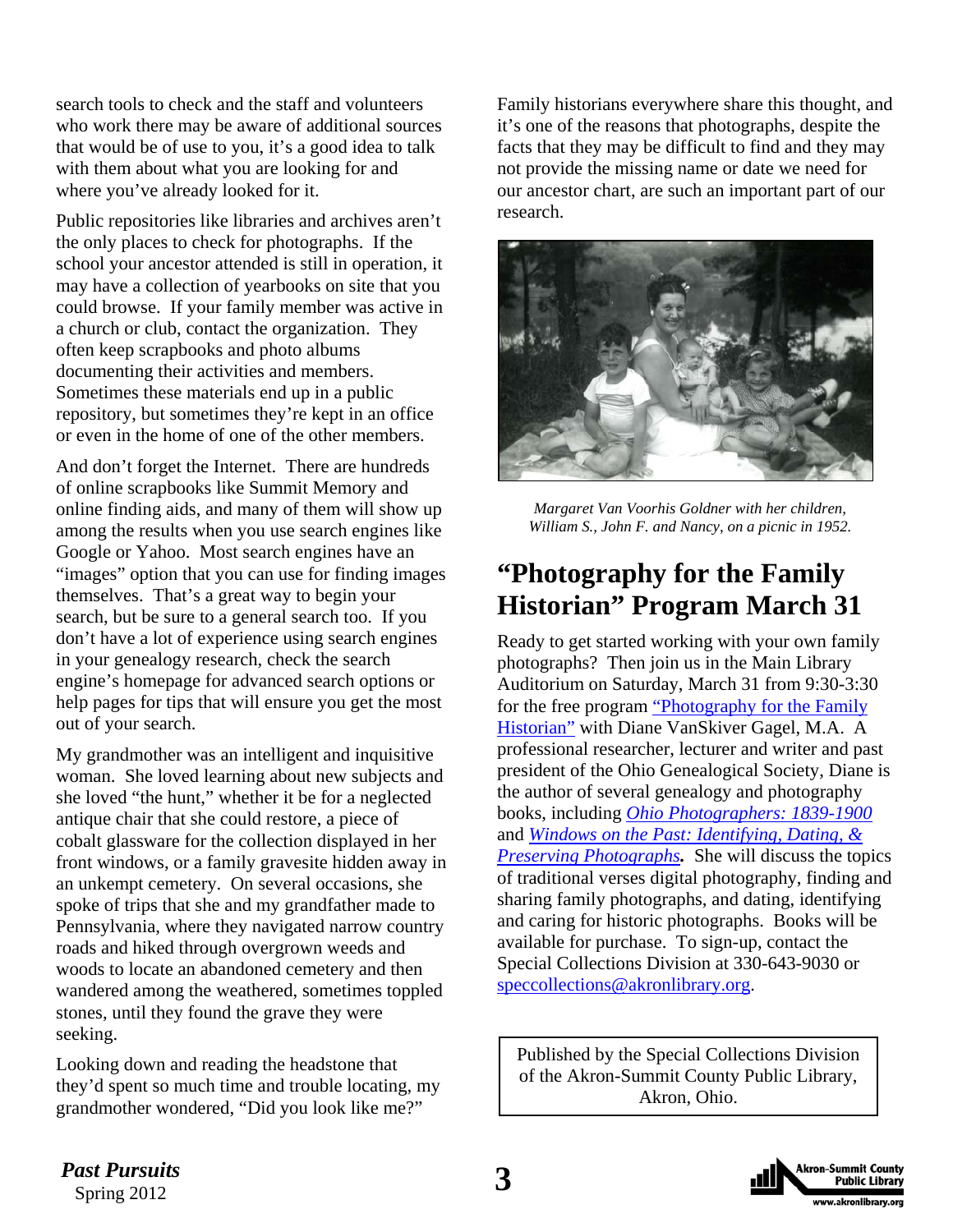# <span id="page-3-0"></span>**Save the Date: Discovering Your Civil War Ancestors**

Mark your calendars for Saturday, August 11, 2012 for a daylong program concentrating on Civil War genealogy research, presented by the Special Collections Division and the Summit County Chapter of the Ohio Genealogical Society. Speakers for this program will be former social studies teacher and Civil War re-enactor John P. Gurnish and Certified Genealogist Amy Johnson Crow. Mr. Gurnish will discuss Summit County's role in the Civil War. Ms. Crow will present sessions covering Civil War genealogical resources and research techniques, including online resources and state and local records.

The program will be held in the Main Library Auditorium from 9:30 am – 4:30 pm. For more information about the program, visit our blog at http://sc.akronlibrary.org/classesevents/discovering-your-civil-war-ancestors/. To sign-up, contact Special Collections at 330-643- 9030 or speccollections@akronlibrary.org.

# **Civil War Commemorative Events in Summit County**

From now through 2015, Summit County will commemorate the  $150<sup>th</sup>$  anniversary of Ohio's contribution to the Civil War. For more information about events here and throughout the State, visit: www.ohiocivilwar150.org.

September 30 – August 26, 2012 *On the Home Front: Civil War Fashions and Domestic Life*  Kent State University Broadbent Gallery http://www.kent.edu/museum/index.cfm

### *Civil War 150 Exhibit*

Clothing and musical instruments from the Civil War period First floor of Main Place Building, 121 South Main Street, Akron Summit County Historical Society www.summithistory.org

# **Civil War Research: Newspapers**

### *by Mary Plazo, Librarian*

When doing research on the Civil War (1861-1865), it can be difficult to locate primary sources and original materials from that time period. One very valuable resource is newspapers, and they are more accessible than ever.

Newspapers have been in existence in America since the early  $18<sup>th</sup>$  century, but the Antebellum era is an important time of development for journalism with reporters writing first-hand accounts of events on battlefields. Details reported in the newspaper about specific battles and skirmishes were often the only way families could learn more about what was happening to their loved ones during the war.

If you are trying to find local information about the Civil War, remember that the Special Collections Division has the *Akron Beacon Journal* on microfilm dating back to 1841, as well as indexes for the newspaper from 1841-1939 available online: http://sc.akronlibrary.org/genealogy/akron-beaconjournal-indexes/. Special Collections also has the *Portage County Democrat* on microfilm from August 1858-May 1876.

Other Ohio newspapers from the period of the Civil War, as well as other national newspapers, can be found online through the Library of Congress (http://www.loc.gov/index.html). The Library of Congress in partnership with the National Endowment for the Humanities has created a National Digital Newspaper Program. As a result of this program, the Library of Congress has created a website called Chronicling America (http://chroniclingamerica.loc.gov) that has a large

collection of digitized national newspapers from as early as 1836. The Ohio Historical Society has recently contributed several newspapers from the Civil War era to the Chronicling America site. Some of them are:

- *The Anti-Slavery Bugle* (New-Lisbon and Salem) 1845-1861
- *Conservative* (McConnelsville) 1866-1871
- *Western Reserve Chronicle* (Warren) 1855- 1873

*Past Pursuits*  $\Delta$ Spring 2012

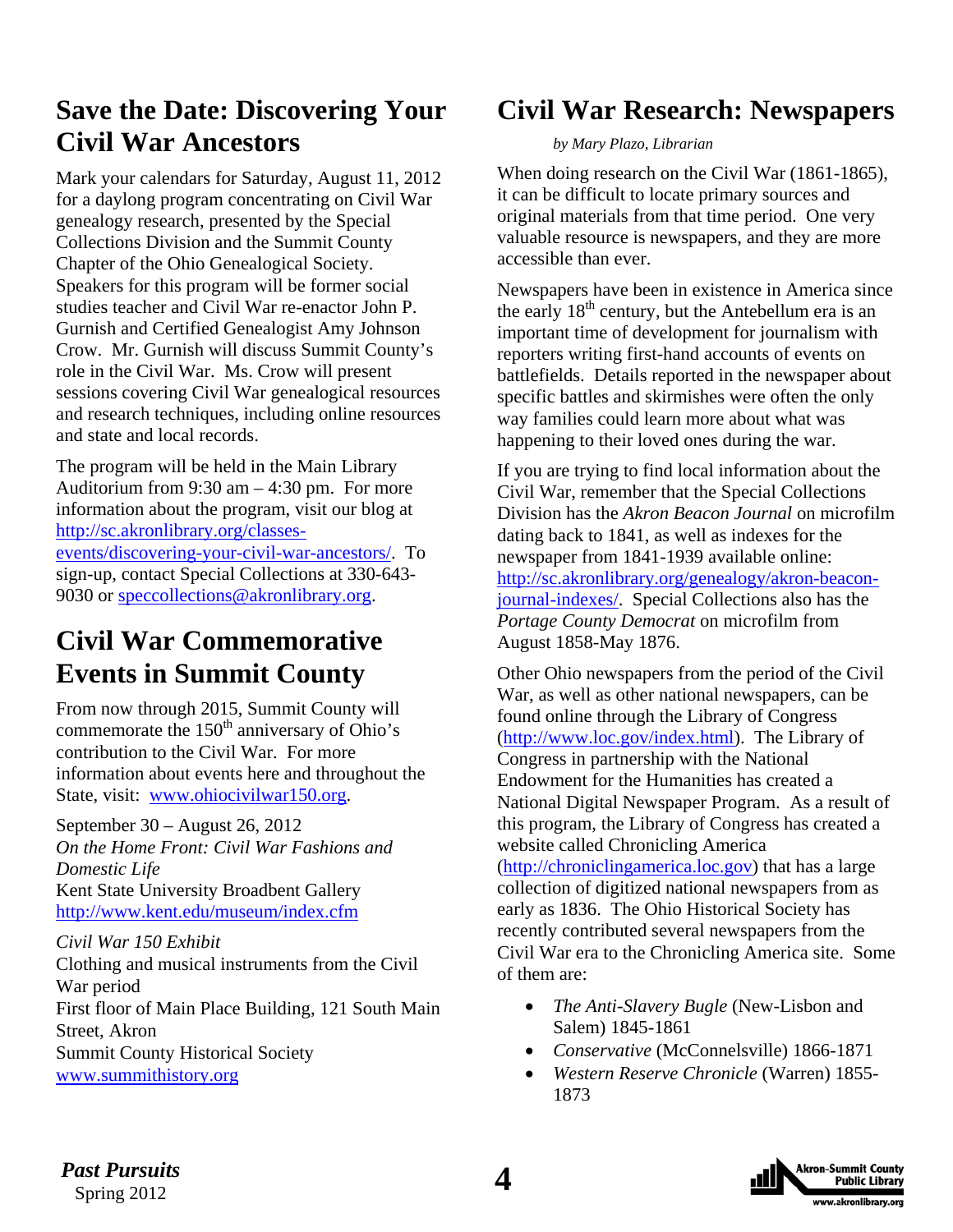<span id="page-4-0"></span>The Chronicling America site allows you to narrow your search of newspapers by year and by keyword. You can choose to search newspapers from 1861 to 1865, narrow it to a specific state, and also to a specific search term such as "War" or "Battle" or "Civil War" or other terms.

After you get your results and select the page of the newspaper that you want, the site gives you several options for viewing, saving and printing the page. You can zoom in on the newspaper images and read them online. You can view pages in PDF format and save or print them. You can also download them in JPG format and print, or you can clip the image and paste it into your own document.

Another website to search for Civil War era newspapers is the database Access Newspaper Archive. You can access this database from the Akron-Summit County Public Library's site (www.akronlibrary.org). It is accessible from any of our libraries or from home. There are over 5,800 newspapers from around the world, dating as far back as the 1600s. Most of the newspapers in this database are from smaller towns, so you won't find the popular newspapers from large cities here.

When you are searching the database, you can search by name, or choose the "Browse" option and perform a more detailed search by location or by date. For example, you could search for newspapers published between the years 1861 and 1865 in a certain location. There is also a "Help" tab to view frequently asked questions about searching and viewing images. When you find the results you are looking for and view an individual page, "tools" will appear at the bottom of the image that give you the options to print, zoom, and/or save the image of the page.

There are a couple of other sites that are also worth mentioning. Virginia Polytechnic Institute and State University have recently added Civil War era newspapers to browse for free online at https://dcr.emd.vt.edu/vital/access/manager/Index. The University of Pennsylvania also has a state-bystate guide to historic newspapers online at [http://gethelp.library.upenn.edu/guides/hist/onlinene](http://gethelp.library.upenn.edu/guides/hist/onlinenewspapers.html) wspapers.html.

# **Summit County's** *Titanic* **Survivors**

### *by Judy James, Division Manager*

One hundred years ago this April, the world witnessed one of history's greatest disasters, the sinking of the *Titanic*. Although this tragedy has been commemorated and documented in countless ways over the last century, we sometimes forget that those who were lost, as well as those who survived, were real people with lives and families, not simply characters in a book or movie. Twelve passengers from Cornwall, England were bound for Akron when the ship sank on that fateful night. Nine survived.

Among those who survived were members of the Wells, Hocking, Richards, and Wilkes families, all of whom were going to Akron to join family members who had emigrated before them. Twentynine-year-old Addie Wells sailed with her two young children, Joan, age 4, and Ralph, age 2. When the ship hit an iceberg in the North Atlantic, they were rescued by lifeboat number 4, where she kept her children warm by wrapping them in her skirts. Addie was joined in New York by her husband, Arthur, who had travelled from Akron to meet them. Addie and Arthur had two more children and lived the rest of their lives in Akron. Others were not so fortunate. Nineteen-year-old butcher's assistant Percy Bailey was on his way to Akron where an apprentice position awaited him. He travelled with twenty-one-year-old carpenter, Harry Cotterill. Both young men were acquainted with fellow passenger Richard Hocking, who had returned to Cornwall to bring his mother, aunt, sisters, and nephews to Akron. Richard, Harry and Percy perished in the disaster, their bodies never recovered.

To commemorate the centennial of this event, the Akron Symphony Orchestra will present *Titanic: The Musical* at the Akron Civic Theater on Saturday, April 14. This production will feature a cast of forty performers who will portray the roles of actual crew and passengers from the famous "ship of dreams." In collaboration with the Symphony, the Akron-Summit County Public Library will host two educational events, a gathering of local *Titanic*  survivor descendants and an exhibit in Special Collections. On Tuesday, April 10 at 6 pm, the

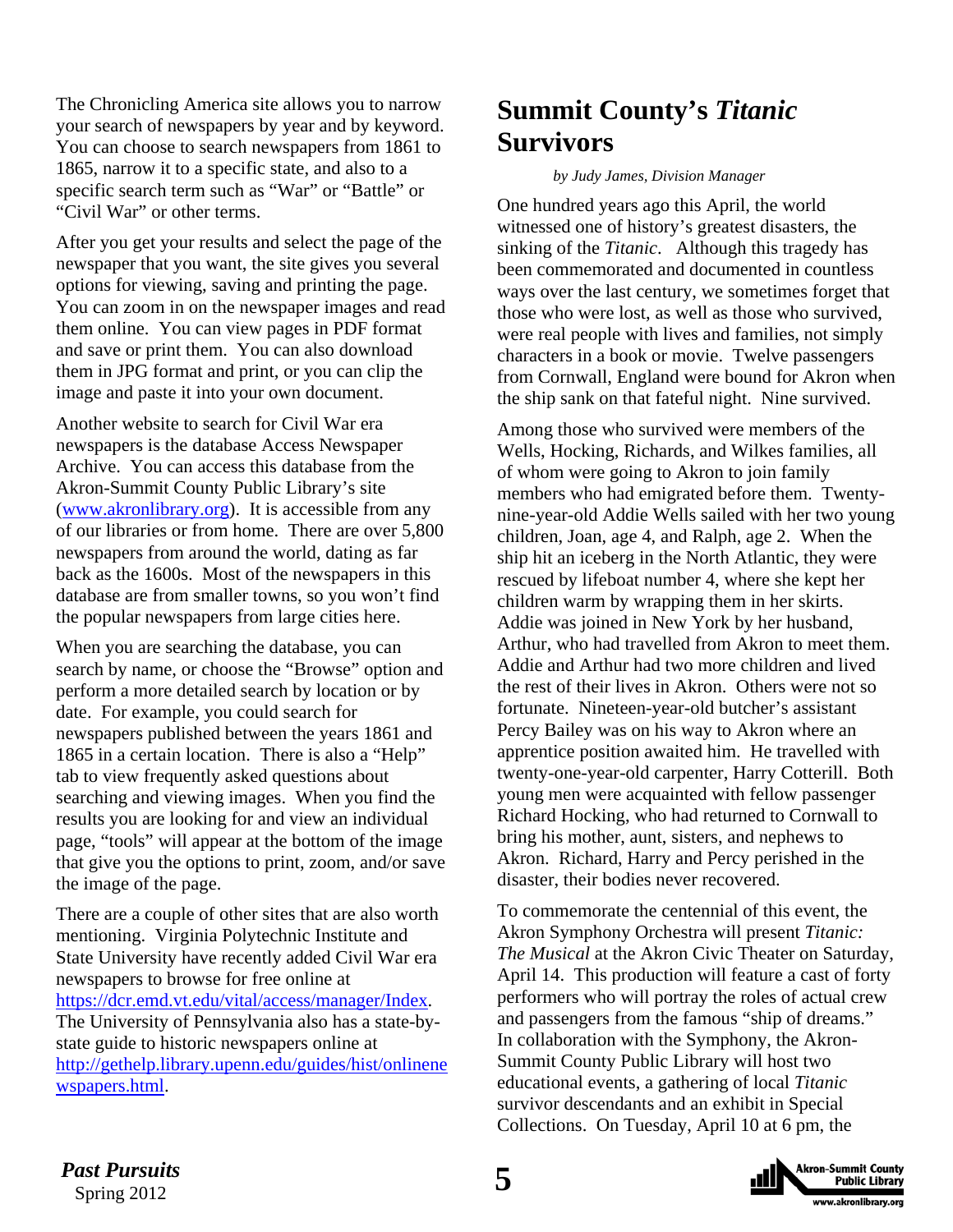<span id="page-5-0"></span>Akron Symphony Orchestra will present a free preconcert event in the Main Library auditorium featuring musical selections and discussion with members of the Symphony. The presentation will be repeated at our Tallmadge Branch Library on Wednesday, April 11 at 1 pm. On February 26, the Library will host a gathering of families who are descendants of those Akron-bound survivors. In addition, Special Collections has installed an exhibit which honors these brave individuals, most of whom later called Akron home.

# **Volunteers Sought to Index 1940 Census**

The National Archives and Records Administration of the United States will release the 1940 Census for research on April 2, 2012. The free digital images of these records will be available for browsing, but the census will not be searchable until a name index is created. The **1940 U. S. Census Community Project** is a joint initiative between FamilySearch, the largest genealogical organization in the world and service of The Church of Jesus Christ of Latter-day Saints, and its partners, Archives.com and findmypast.com, to quickly make these valuable records searchable online for free.

Volunteers are needed to index batches of the U.S. 1940 Census upon its release in April. You just need a home computer; the indexing software is provided. No indexing experience is required. Project instructions and updates are available.

Approximately 132 million people were living in the continental United States in 1940. Your participation will aid genealogists in locating ancestors recorded in this census. For more information and to sign-up for this project, visit http://the1940census.com. For other volunteer indexing opportunities through FamilySearch, visit www.familysearch.org/volunteer/indexing.



[twitter.com/scakronlibrary](http://twitter.com/scakronlibrary) 

# **Workshops from Special Collections**

### **Getting Started in Family History**

*Saturday, March 17, 10 am – noon Saturday, May 5, 10 am – noon*  Join the Special Collections Division for an introduction to genealogy for new family historians. This session will include an overview of genealogical sources available at the Library, suggestions for getting started, and tips for organizing your research. This workshop meets in the Special Collections Division, Third Floor, Main Library. For more information and to sign up, contact the Special Collections Division, 330.643.9030 or speccollections@akronlibrary.org.

### **Finding Your Family in the Census**

*Saturday, April 21, 10 am – noon*  United States Census records are rich sources of genealogical information. Join us as we learn more about using these valuable records in your family research. As we will be using electronic resources, basic computer skills are recommended. This workshop meets in Computer Lab 2, First Floor, Main Library. For more information and to sign up, contact us at 330.643.9030 or speccollections@akronlibrary.org.

### **Using Ancestry in Your Genealogy Research**

*Saturday, May 12, 10 am – noon* 

With more than 7,000 databases and 200 billion images, Ancestry is the premier online genealogy resource–and it's available to you for free within any ASCPL location. This workshop will introduce you to the many features of Ancestry Library Edition and show you how to do efficient and effective searches. Because electronic resources are used, basic computer skills are recommended. This workshop meets in Computer Lab 2, First Floor, Main Library. For more information and to sign up, contact the Special Collections Division at speccollections@akronlibrary.org or 330.643.9030.



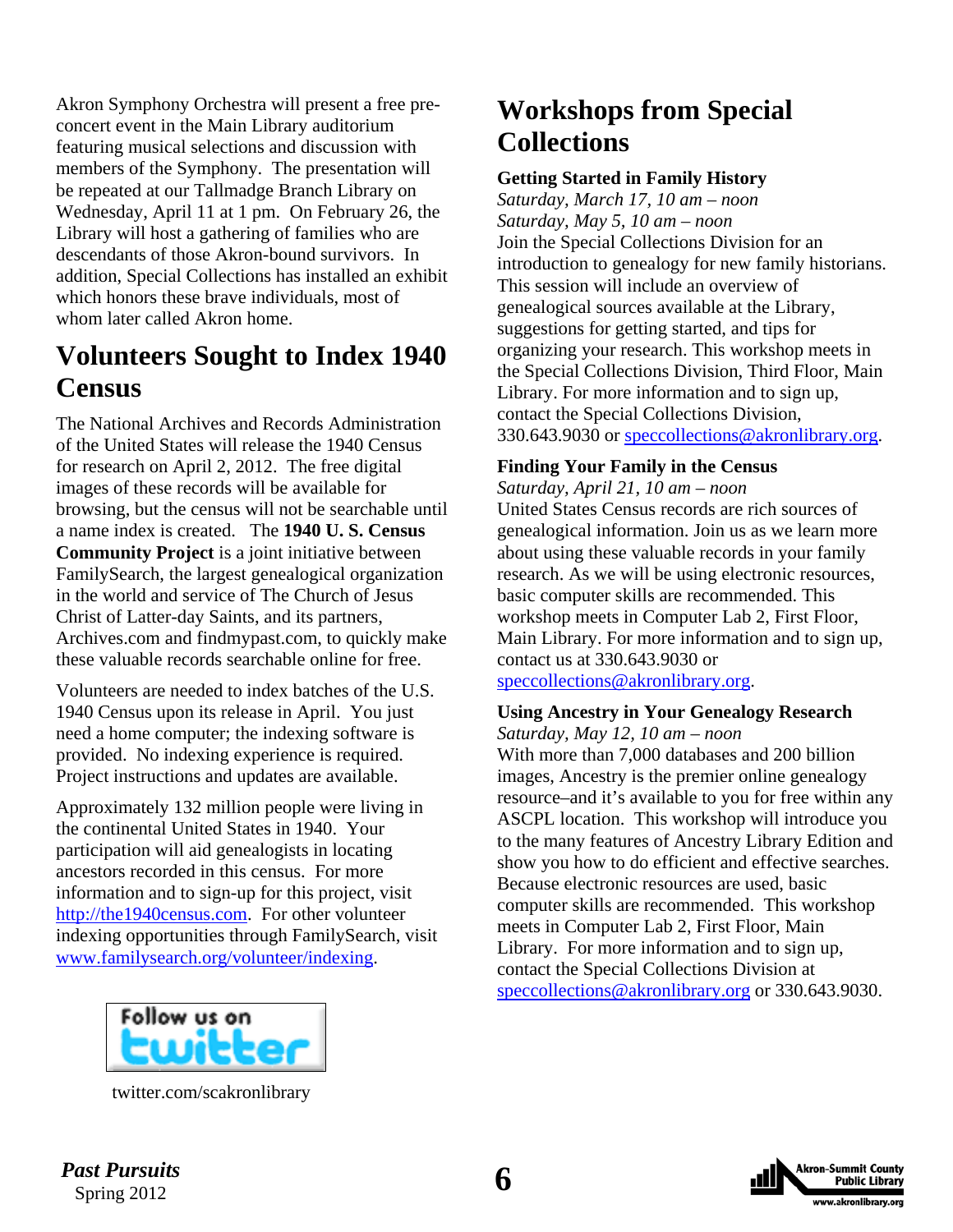# <span id="page-6-0"></span>**Workshops at Fairlawn-Bath**

# **Getting Started in Family History**

*Monday, April 16, 6:30 – 8 pm*  Join the Special Collections Division at the [Fairlawn-Bath Branch Library](http://www.akronlibrary.org/fairlawnbath/) for an introduction to genealogy for new family historians. This session will include an overview of genealogical sources available, suggestions for getting started, and tips for organizing your research. Contact the branch for more information.

### **Using Ancestry in Your Genealogy Research**  *Monday, May 21, 6:30 – 8 pm*

With more than 7,000 databases and 200 billion images, Ancestry is the premier online genealogy resource–and it's available to you for free within any ASCPL location. This workshop will introduce you to the many features of Ancestry Library Edition and show you how to do efficient and [effective searches. Contact the Fairlawn-Bath](http://www.akronlibrary.org/fairlawnbath/)  Branch Library for more information.

# **Workshops from Summit County OGS**

# **More Problem Solving**

*Saturday, April 21, 1 pm – 3 pm*  Cuyahoga Falls Public Library (2015 Third Street, Cuyahoga Falls ) Not sure where to look next? Staring at brick walls? We'll share some methodology tips to help move forward. Bring a problem or question; we'll have an open discussion to address specific problems.

# **Deeds and Why You Should Love Them**

*Saturday, June 16, 1 pm – 3 pm*  Akron-Summit County Public Library Deeds are an important resource and can help you piece together information on your family. Julie Wilson will share more tips on getting the most out of deed research. Discover how to use deeds to define a family connection, separate people with the same name and more.

# **2012 Ohio Genealogical Society Conference in Cleveland**

The annual conference of the Ohio Genealogical Society (OGS) will take place April 12-14 in Cleveland at the Intercontinental Hotel. This year's theme is "History and Genealogy: Finding Clues to Ancestral Lives."

The conference has a lot to offer to genealogists of all skill levels. There are 65 one-hour presentations by experienced researchers on using specific types of genealogy sources or databases, researching your military or ethnic ancestors, making the most of technology, and more. Attendees can also seek expert advice by attending the African American or Civil War Roundtables or Ask the Experts panels or scheduling a free 20-minute consultation with a professional genealogist. Ten two-hour workshops offered throughout the day on Thursday (for a small additional charge) allow participants to explore a topic in more depth. OGS chapters and other genealogical vendors will have the latest software, books and maps on the market available in the exhibit hall throughout the event.

Conferences are a wonderful way to polish or develop new skills, get the latest news and network with other genealogists. For more details, including a link to the conference registration booklet, visit http://www.ogs.org/conference2012/index.php.



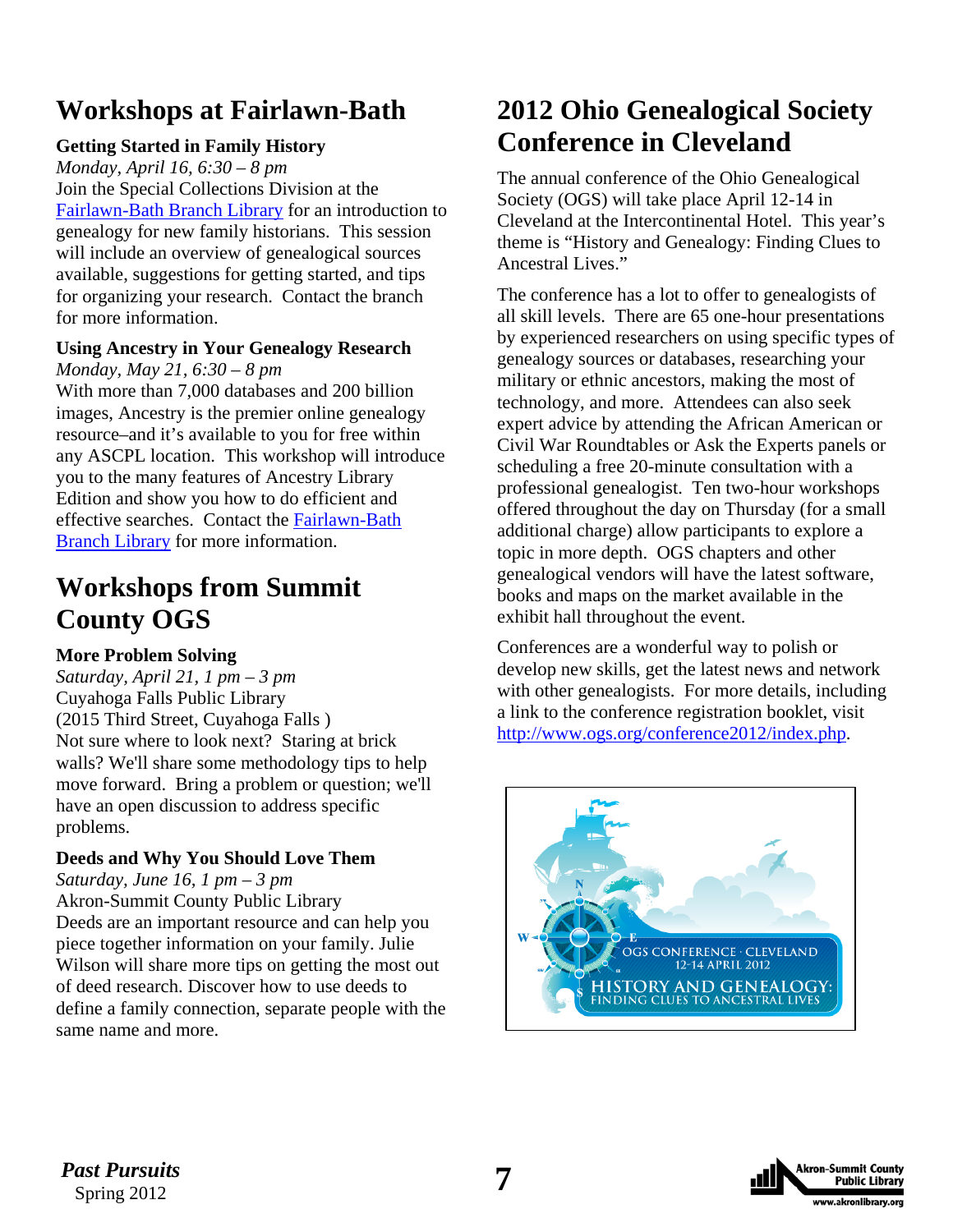# <span id="page-7-0"></span>**National Genealogical Society Conference Comes to Ohio**



While Ohio researchers have the chance to attend the OGS conference every year, this year we're fortunate to also be hosting the annual Family History Conference of the National

Genealogical Society (NGS). The conference will take place May 9-12 in Cincinnati at the Duke Energy Convention Center.

The NGS Family History Conference offers approximately 170 regular sessions. Sessions are organized into tracks, making it easy for attendees to attend multiple presentations on the same general topic, such as methodology and research, working with records, researching in Ohio, etc. Several indepth workshops and social events are offered for an additional charge, and a free Youth Kamp on Saturday morning includes age appropriate activities for kids ages 8-16, including a session on genealogy badges for scouting. Attendees can visit the Exhibit Hall to check out the latest genealogy goods and services and take advantage of special hours at the Cincinnati Historical Society Library and the Public Library of Cincinnati and Hamilton County to do some research.

Additional information about the conference, including a searchable program and a brief "What to Expect" video, is available at http://www.ngsgenealogy.org/cs/conference\_info.

# **April CHIPS Meeting**

The Munroe Falls Historical Society will host the Council of Historical Institutions of Portage and Summit Counties (CHIPS) meeting on Saturday, April 21 at 9 am at their historic house. The nineteenth century historic house is located at 83 Munroe Falls Avenue, Munroe Falls. Meetings focus on tours of the facility, speakers, and regular business meetings.

# **The Architectural Legacy of Roy G. Firestone**

### *by Judy James, Division Manager*

Summit County is graced with scores of beautiful and elegant homes that were built in the early  $20<sup>th</sup>$ century to house local executives, many of whom were connected to Akron's booming rubber industry. A drive down Merriman Road or North Portage Path, or through Fairlawn Heights reveals homes of various styles including Tudor, Georgian, and Colonial Revival built for these individuals. Although the name Firestone is synonymous with Akron, the name Roy G. Firestone is less so. Not directly related to the tire empire Firestones, Roy Firestone was a local architect credited with designing many of these homes.

Born in 1897 in Stark County, Mr. Firestone began work in 1919 as a draftsman with Krumroy Construction, designing homes built by that company. He later became secretary of the firm. In 1935, he and partner Harold Cassidy established the architectural firm Firestone and Cassidy, where he continued to design homes, as well as commercial buildings including work for General Tire, All States Freight, Reiter and Harter, and People's Hospital. His most lasting contribution, however, is to Summit County's residential landscape.

Thanks to the diligent work of his daughter, Mary Firestone Norval, photographs and descriptions of [these homes may now be seen from our Online](http://sc.akronlibrary.org/local-history/online-books/)  Books page. For several years, Mrs. Norval worked diligently to identify, photograph, and document 173 homes designed by her father. Two photo albums intended for her family were the result of her research.

When her friend Rosemary Reymann became aware of these albums, she recognized their importance in documenting the work of an important, but underappreciated local architect. Rosemary put us in touch with Mrs. Norval, who graciously allowed us to digitize and add them to our [Online Books](http://sc.akronlibrary.org/local-history/online-books/) page. We are most grateful to Mrs. Norval and Rosemary for helping to bring to light the remarkable architectural career of Roy G. Firestone.



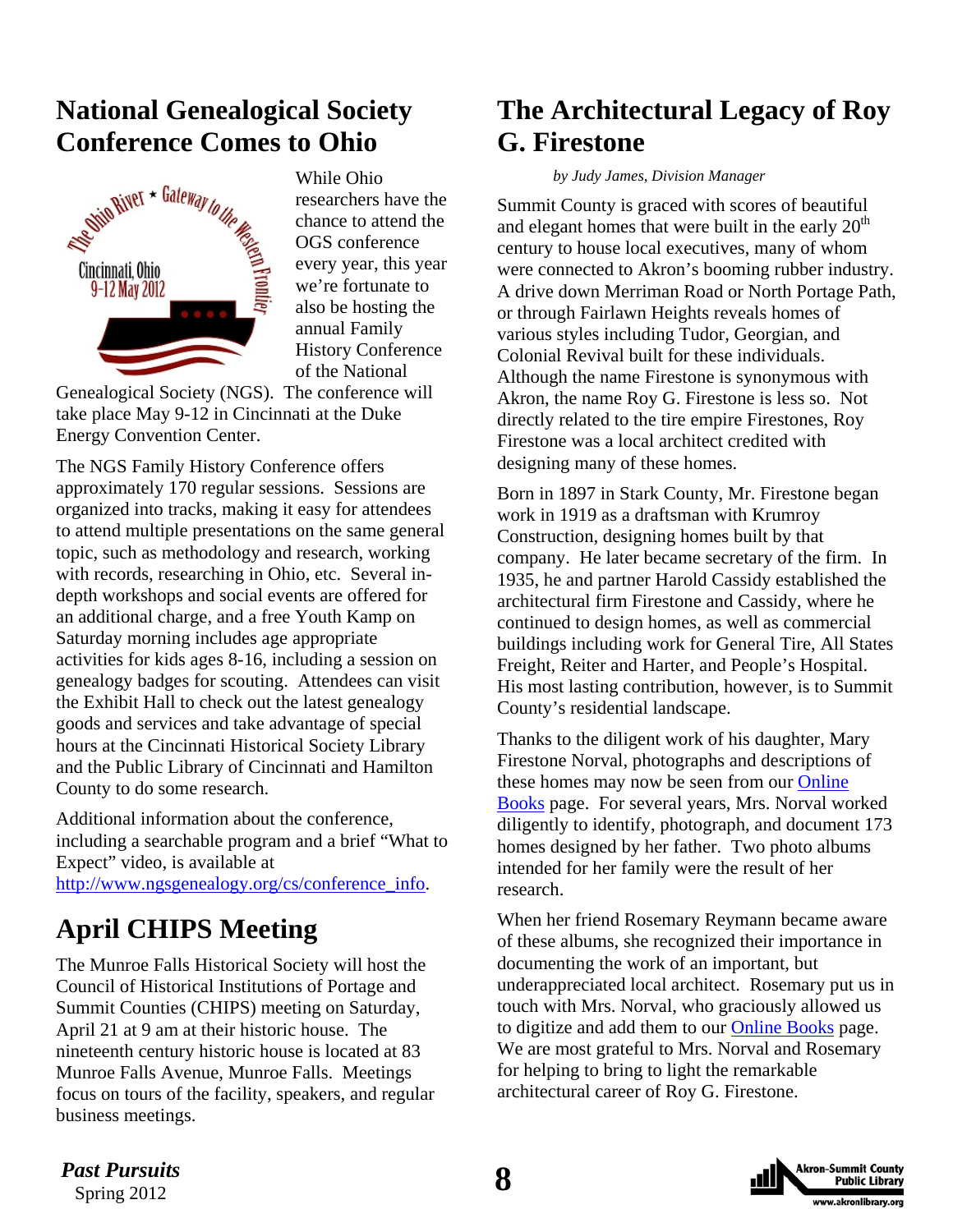# <span id="page-8-0"></span>**We would like to thank the following for their generous donations:**

Akron Alumni Club of Pi Beta Phi for historical records and club memorabilia

Edwin Brown for *Descendants of James Brown (Senior)* by Edwin Beecher Brown

Linda Buchholzer for twenty-two copies of *As I Saw It: My Photographic Memory of the Soap Box Derby*

Michael Elliott for CD *1883 Military Pensioners Updated Index of Northeast Ohio* published by the Summit County Chapter, Ohio Genealogical Society

Mark Jewett for *Familie Werner 1897* by Ernst Werner

Sherwood Kessell for historic Summit County postcards and miscellaneous local history memorabilia

David Lieberth for materials pertaining to *Imagine Akron 2025*

Mark Price for seven photographs of Camp Mead, 1917-1918

Lois Reaven for four photographs of World War II and member of the Rosenblum family

Norma Rios for *Fifty Years on Morewood Road, 1961-2011: History of the Universalist Church in Akron.*

Janette Stender for photograph of St. Hedwig Church First Communion class

Summit County Chapter, Ohio Genealogical Society for *Mahoning County Ohio, Marriage Records, Volume 2* in memory of Dorothy Briggs.

Summit County Chapter, Ohio Genealogical Society for *German Element in the Ohio Valley: Ohio, Kentucky & Indiana* in memory of Norma J. Singleton.

# **New to the Collection**

# **Alabama**

Marriages of Limestone County: 1919-1950

# **Connecticut**

New copies of old records from Hebron: 1708-1875

### **Indiana**

This place we call home: a history of Clark County

# **Kentucky**

African American heritage of Simpson County Black marriage register, 1867-1958, Nelson County A brief history of Metcalfe County, 1860-1970 Carlisle County marriages Hancock County cemeteries History of Bracken County A history of Pulaski County The history of Spencer County History of Union County Livingston County cemeteries Livingston County marriage records Marriage book [Lewis County] Marriages, Metcalfe County. 1868-1883; 1884-1899 Owen County: history and families Spencer County cemeteries

### **Maine**

An historical sketch of the town of Deer Isle, Maine: with notices of its settlers and early inhabitants

# **Maryland**

Chronicles of colonial Maryland Mt. Olivet Cemetery, Baltimore: caretaker records **"**When drunk, is very bold": white Maryland runaways, 1763-1769

# **Massachusetts**

Black families of Hampden County, 1650-1865 Genealogies of the families and descendants of the early settlers of Watertown

# **Michigan**

Family maps of Livingston, Macomb, Muskegon, Newaygo, Oakland, Ottawa, Saginaw, St. Joseph, Sanilac, Shiawassee, Van Buren & Washtenaw Oakwood Cemetery [Wayne & Oakland Counties] Rural Hill Cemetery [Wayne & Oakland Counties] Thayer Cemetery [Wayne & Oakland Counties] Yerkes Cemetery [Wayne & Oakland Counties]

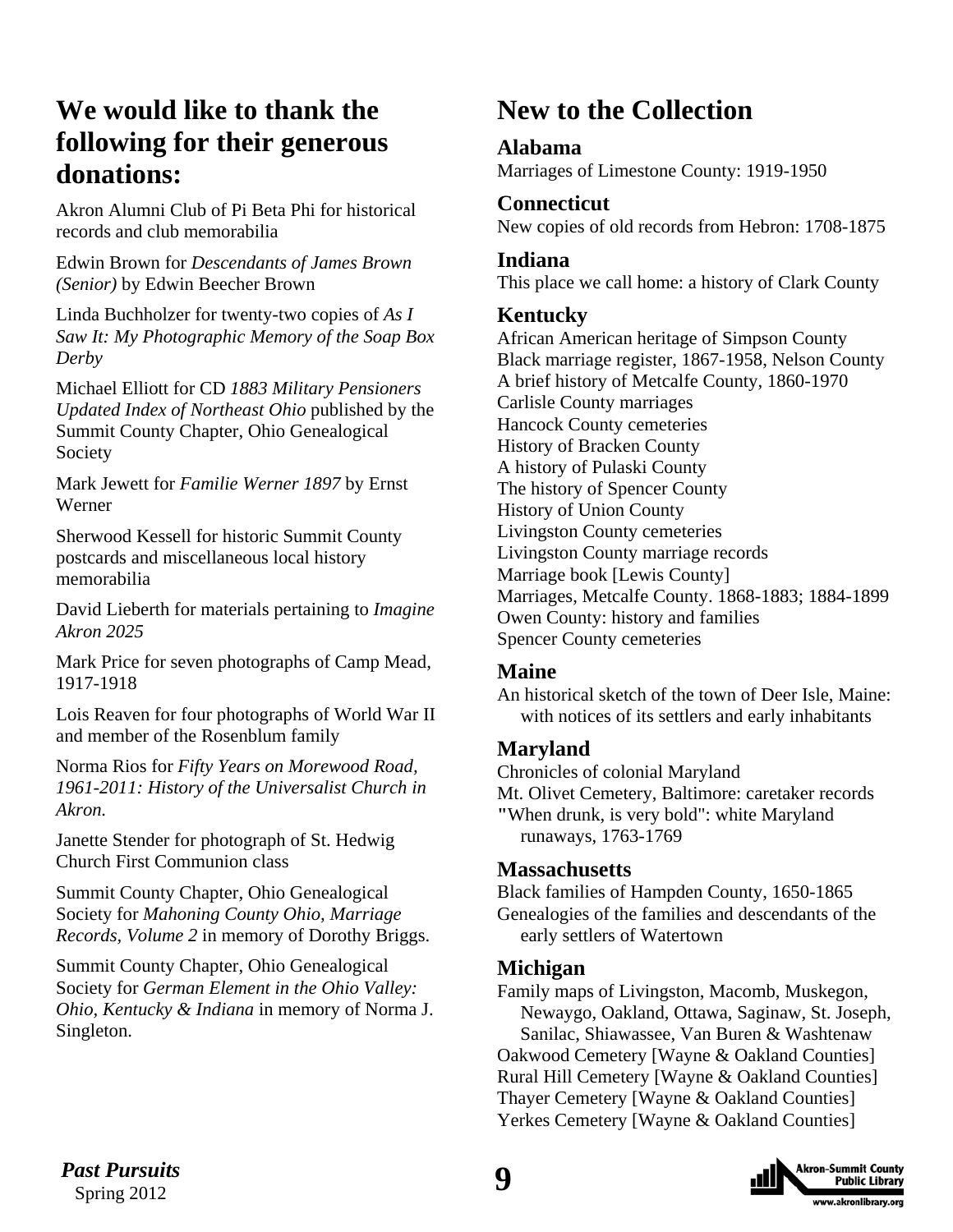# **New Jersey**

Burlington County marriages Colonial families of New Jersey Early church records of Bergen County, 1740-1800 Early church records of Somerset County East New Jersey land records New Jersey Bible records South Jersey marriages West Jersey, New Jersey deed records, 1676-1721

# **New York**

Baptism record of German Flats Reformed Church (Fort Herkimer Reformed Church) Baptism record of Schaghticoke Reformed Church, Rensselaer County Baptism records, Reformed Church, Herkimer Co. Marriage record of German Flats Reformed Church and Herkimer Reformed Church Millerton funeral records, Dutchess County New York state probate records: a genealogist's guide to testate and intestate records Vital records of the Lawyersville Reformed Church, Lawyersville, Schoharie County Vital records of the Zion Evangelical Lutheran Church, Cobleskill, Schoharie County Vital records of Trinity German Lutheran Church, Troy, Rensselaer County Vital records of Trinity Lutheran Church, Castleton, Rensselaer County, 1890-1999 **Ohio** 

1877-1880 obituaries, death notices from the New Philadelphia Democrat [Tuscarawas County] Adams County [Images of America] Amherst [Images of America] Avon Lake [Images of America] Biographical and historical sketches Busy bodies [Pickaway County cemeteries] Carrollton [Images of America] Case Western Reserve University: Squire Valleevue and Valley Ridge Farms Chardon & Chardon Township [Images of America] Cincinnati Hoops [Images of America] Cincinnati Reds: 1950-1985 [Images of America] Cincinnati's General Protestant Orphan Home: Beech Acres Parenting Center [Images of America] City: reflections on 100 years of Akron City Hospital

Cleveland: continuing the renaissance Cleveland's Buckeye neighborhood [Images of America] Cleveland school gardens [Images of America] Cleveland Slovaks [Images of America] Colerain Township [Hamilton County] Columbus Italians [Images of America] Conneaut [Images of America] Cuyahoga County: the first 200 years East Fourth Street: the rise, decline and rebirth of an Urban Cleveland street Elmore & Genoa [Images of America] [Ottawa Co.] Erie Street Cemetery [Cuyahoga County] The evangelical church in Ohio Frey's report of selected genealogies of the Hallsville area: Colerain Township, Ross County Galion centennial souvenir, 1831-1931 Genealogical abstracts from the Zanesville Signal German Cincinnati revisited [Images of America] Go Vikings!: North Canton High School football, 1924-1980 Harrison County Home records Haunted Akron Heritage Farms of Muskingum County Hidden History of Cleveland Historic Downtown Cincinnati [Images of America] Historic events in the Tuscarawas and Muskingum valleys, and in other portions of the state of Ohio Historic Warren County: an illustrated history Historical footnotes of Lebanon [Warren County] A history of Feed Springs & vicinity [Harrison Co.] History of New Petersburgh, Highland County History of the Washington Township public school system, Pickaway County, 1820-2009 How I saw it: my photographic memory of the Soap Box Derby Identity, conflict & cooperation: Central Europeans in Cleveland, 1850-1930 Inmates speak out [Ohio State Reformatory] Jackson, Wayne and Deercreek townships cemetery inventories John D. Rockefeller: the Cleveland years Kinsman [Images of America] Lancaster [Images of America] Lebanon [Images of America] LeSourdsville Lake Amusement Park Logan and Hocking County [Images of America]

Lyndhurst [Images of America]

# *Past Pursuits* **10**

Spring 2012

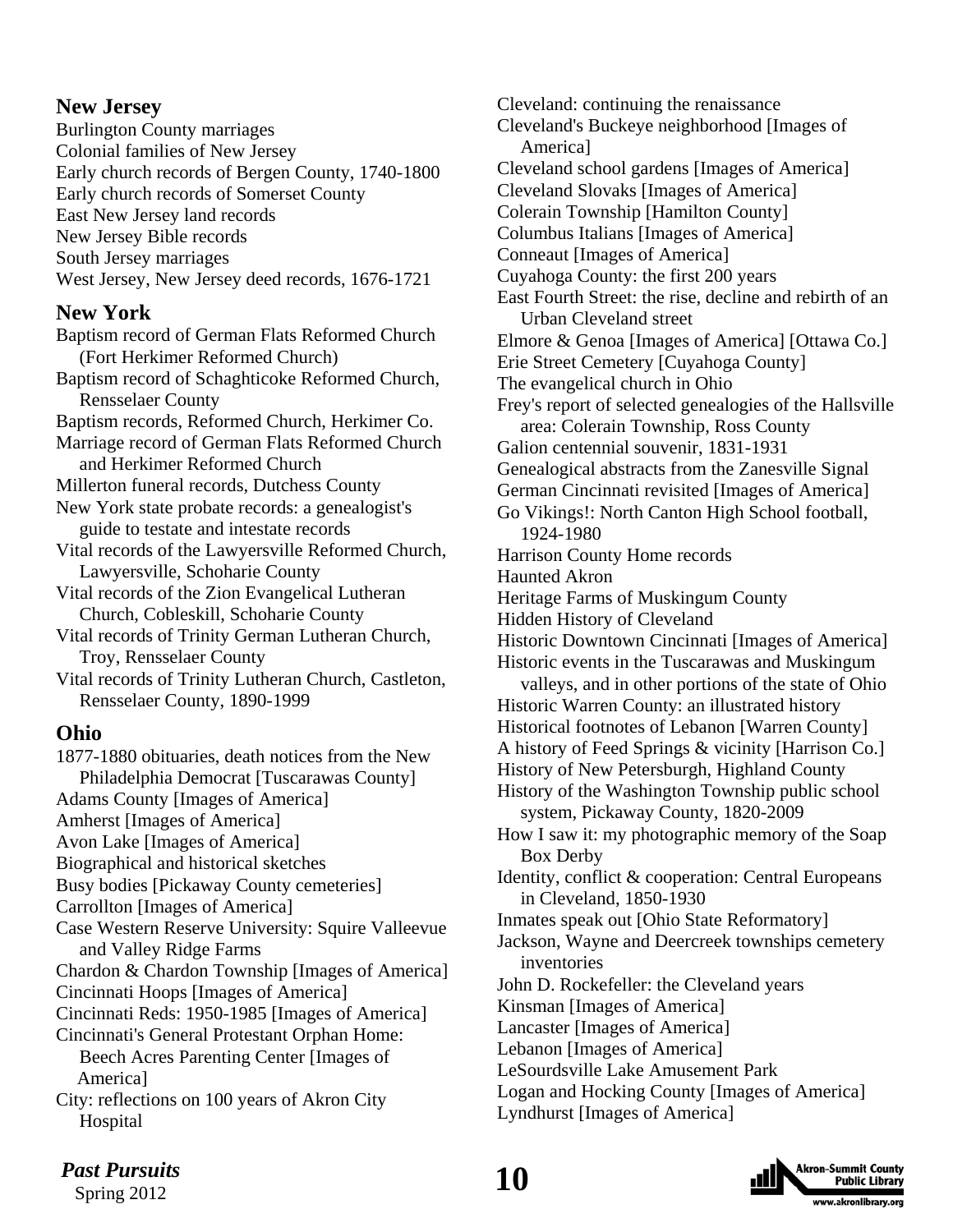Madison [Images of America] Mansfield [Images of America] Madeira [Images of America] Memories of a forty-eighter: sketches from the German-American period of storm and stress in the 1850s Middletown Pacemakers: the story of an Ohio hot rod club [Images of America] Mingo Junction [Images of America] Muskingum College [Images of America] Muskingum County Health Department death records index, 1991-2000 New Philadelphia Democrat obituary excerpts 1914-17 [Tuscarawas County] Not to be forgotten: a tribute to those veterans from Stark County who gave the ultimate sacrifice in the Vietnam War, 1965-1973 Ohio breweries Ohio State Reformatory, Mansfield, 1896-1934 Ohio's Lake Erie vacationland: in vintage postcards Olmsted [Images of America] One hundred years complete history of Uhrichsville: 1800-1900 Open homes, open hearts: the evacuee story [Stark Co.<sub>1</sub> Our ancestors of Cuyahoga County The Overlook of Cleveland and Cleveland Heights Parma [Images of America] Paris [Images of America] Poland [Images of America] Roundtown retrospect [Pickaway County] St. Bernard [Images of America] Sheffield Village [Images of America] Springfield [Images of America] Steps in time: ninety years of Metro Parks, Serving Summit County Stonemasons of Muskingum County in the 1800's Stow and Munroe Falls [Images of America] Strength enough: a photographic document of the working men and women of Cleveland Strongsville [Images of America] Supreme Court journal, 1833-52: Harrison County They walked on wings: a history of early Stark County aviation Transcriptions of Stimson Cemetery, Copley Twp. Trumbull County marriage record index, 1900-1925 Tuscarawas County, Dover Keuerleber Funeral Home: register of funerals, 1902-1911

Tuscarawas County Footprints index, 1972-2001. Tuscarawas County marriages Tuscarawas County, Mill Twp. births: 1867-1908 Tuscarawas County probate court birth records: Mill Township, 1867-1908 Uhrichsville Evening Chronicle, WWII clippings for Mill Township Upper Sandusky [Images of America] Wapakoneta [Images of America] The Welsh Hills [Images of America] Will index, Muskingum County Wilmington [Images of America] Wyandot County [Images of America] **Pennsylvania**  The church on Bossler's Corner: the history of Bossler Mennonite Church The Evangelical Lutheran Church of the Holy Trinity, Lancaster: burial records, 1744-1900 Genealogical data abstracted from History of Middle Spring Presbyterian Church, 1738-1900 Parish records of Zion's Evangelical Lutheran

 Church, Trevorton, Northumberland County Runaway servants, convicts and apprentices advertised in the Pennsylvania Gazette, 1738-96

### **Rhode Island**

Bristol's early settlers

### **Tennessee**

Cemetery records of Franklin County Knoxville

# **Virginia**

Abstract of land grant surveys, 1761-1791

# **West Virginia**

Roane County WWII veterans

# **Military**

The Civil War letters of William A. Robinson: the story of the 89th New York Volunteer Infantry

"Feel the bonds that draw": images of the Civil War at the Western Reserve Historical Society

Letters from the 51st OVI: 1862

The story of a thousand: a history of the 105th Ohio Volunteer Infantry

They have left us here to die: the Civil War prison diary of Sgt. Lyle Adair, 11th U.S. Colored Infantry

Women of the war: the heroism and self-sacrifice



# *Past Pursuits* 11

Spring 2012